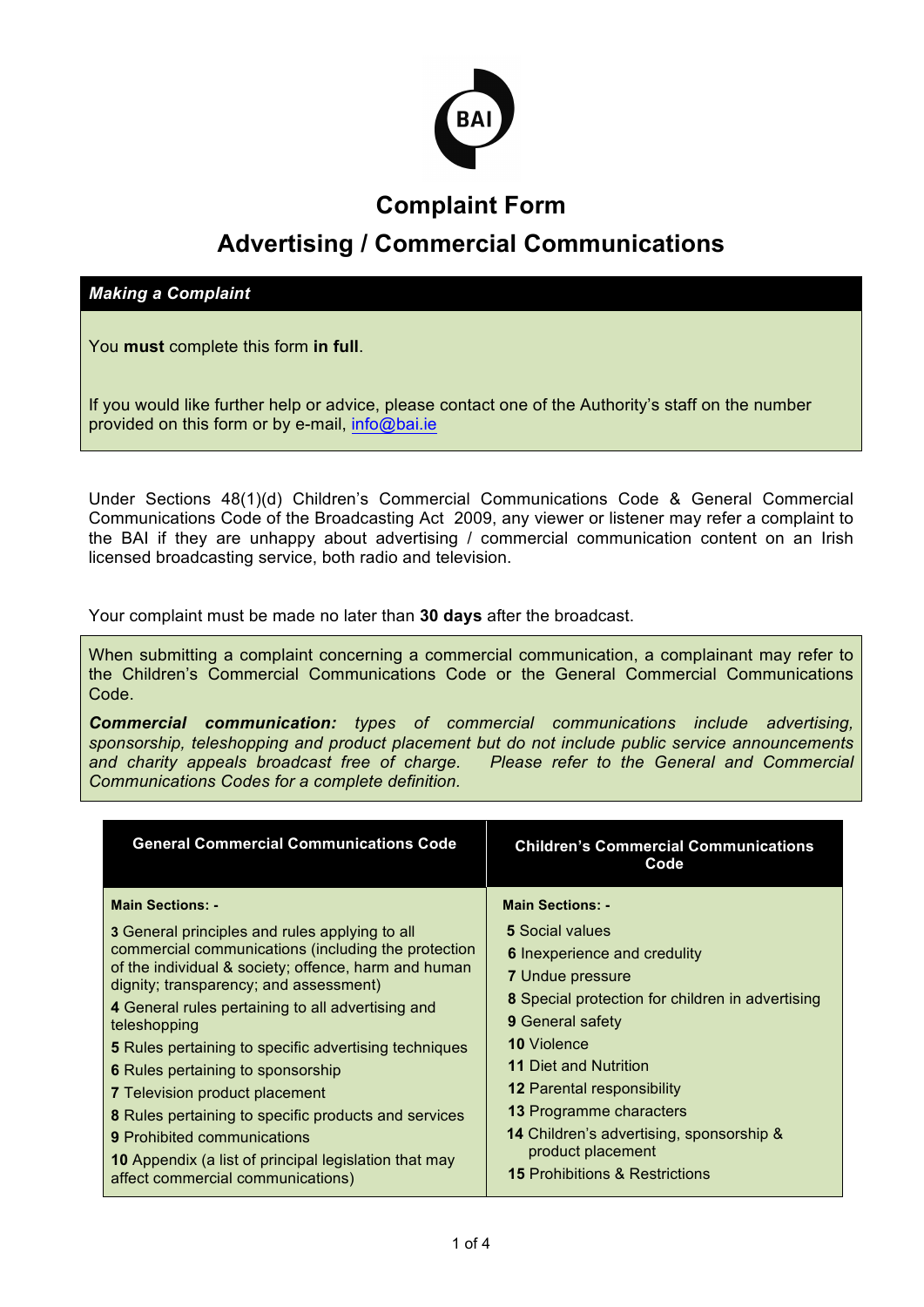

| <b>Details of complaint</b>       | Please complete these details in full. |
|-----------------------------------|----------------------------------------|
| Name of Station                   |                                        |
| Advert Title / Broadcast Item     |                                        |
| Date of Broadcast: dd/mm/yr       |                                        |
| Time of broadcast (if applicable) |                                        |

| Is the complaint an infringement of:                                                                                                                                                                                                                                                                                                                                                                                                               | <b>Please select relevant</b><br>category |
|----------------------------------------------------------------------------------------------------------------------------------------------------------------------------------------------------------------------------------------------------------------------------------------------------------------------------------------------------------------------------------------------------------------------------------------------------|-------------------------------------------|
| 48 (1)(d) General Commercial Communications Code                                                                                                                                                                                                                                                                                                                                                                                                   |                                           |
| 48 (1)(d) Children's Commercial Communications Code (advertising, sponsorship<br>and product placement that promotes products, services or activities that are<br>deemed to be of particular interest to children and/or are broadcast during and<br>between children's programming. Children's programmes are programmes that<br>are commonly referred to as such and/or have an audience profile of which over<br>50% are under 18 years of age) |                                           |

Please complete this section **briefly,** summarising the main points of your complaint (alternatively, you may attach your complaint to this form).

*Please note: complaints concerning station programme promotions, including film trailers should be submitted on a 'programme complaint form' under harm & offence – The Code of Programme Standards.*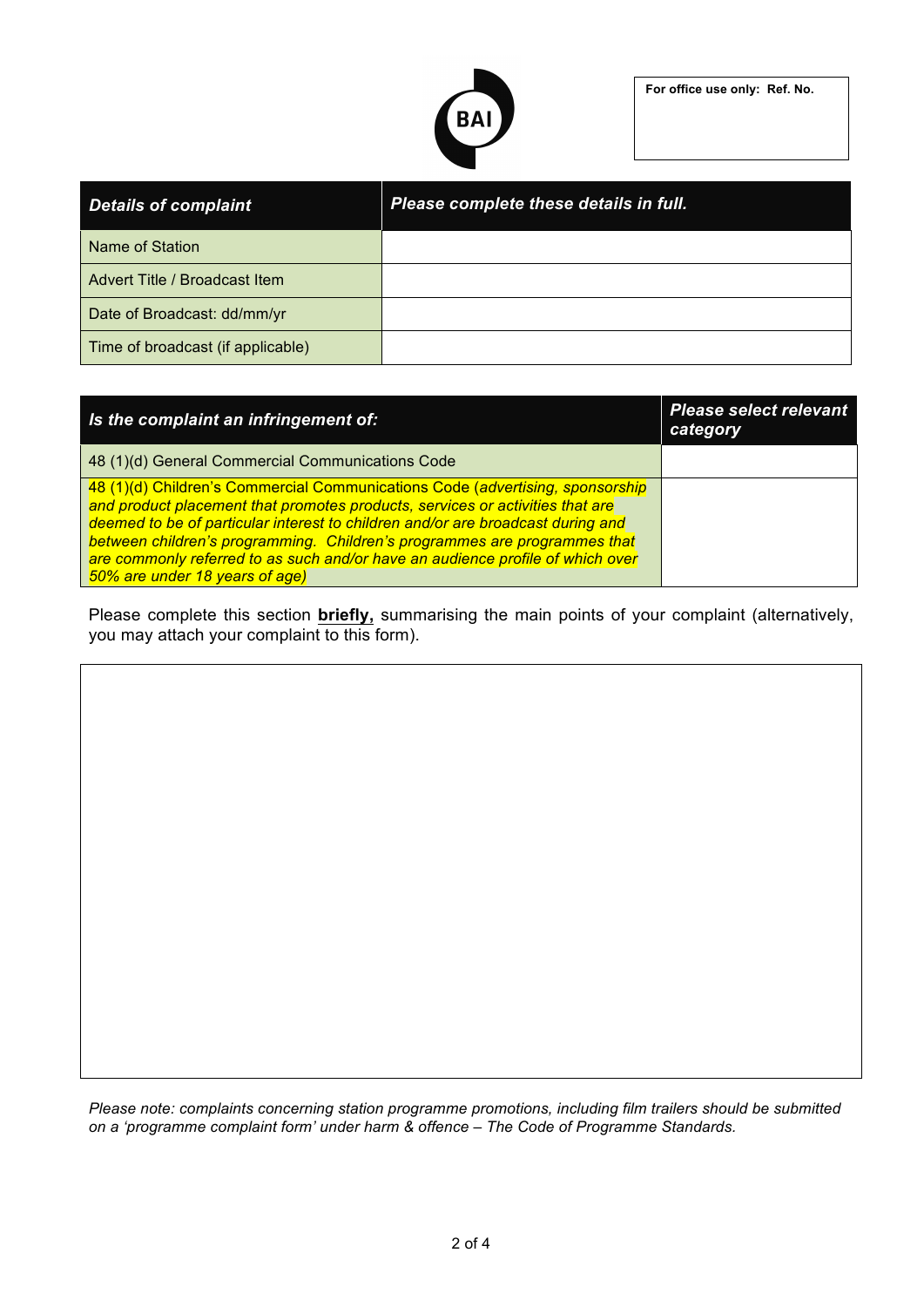

**For office use only: Ref. No.**

### *Date (form completed):*

| <b>Complainant:</b>        | Please complete these details in full. |
|----------------------------|----------------------------------------|
| Surname                    |                                        |
| <b>First Name</b>          |                                        |
| Mr. / Mrs. / Ms.           |                                        |
| Address                    |                                        |
| Daytime Phone Number       |                                        |
| Email (if applicable)      |                                        |
| Fax Number (if applicable) |                                        |

*The personal contact details submitted are for use by the Authority only.* 

*All complaints considered by the Authority are made publicly available, including the name of the complainant only.*

| Have you already complained to:                   | Yes | <b>No</b> |
|---------------------------------------------------|-----|-----------|
| The broadcaster or programme/advertising company? |     |           |

If you have answered yes, please give details: -

*Any correspondence relating to this complaint with the relevant broadcaster should be attached to this form.*

Is the matter complained of the subject of any proceedings in a court of law in the Republic of Ireland?

| <b>Yes</b> | No |
|------------|----|
|            |    |